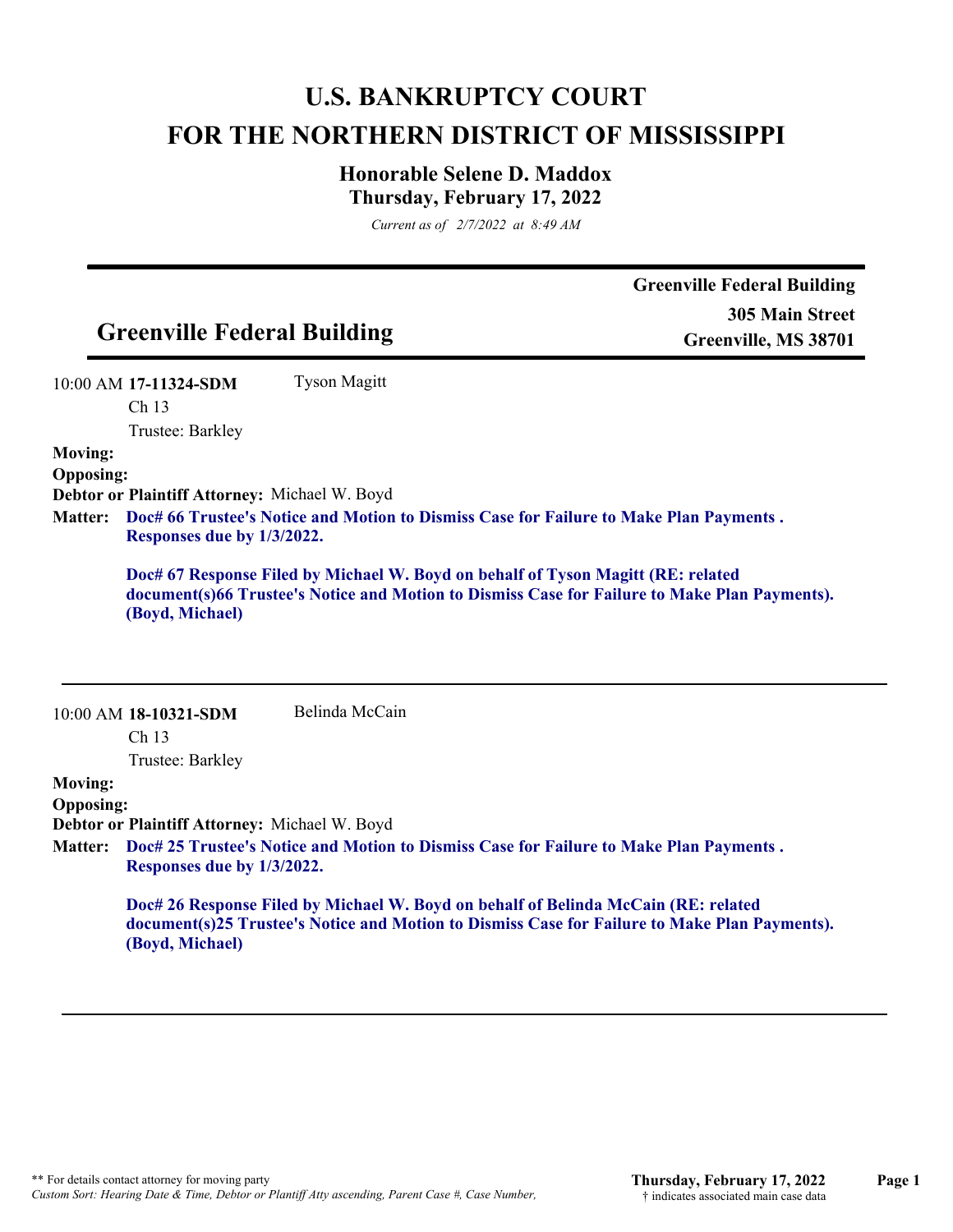| <b>Moving:</b><br><b>Opposing:</b><br><b>Matter:</b> | 10:00 AM 18-10465-SDM<br>Ch 13<br>Trustee: Barkley<br>Debtor or Plaintiff Attorney: Michael W. Boyd<br>Responses due by 1/3/2022. | Napoleon Parker and<br>Sheryl B. Parker<br>Doc# 42 Trustee's Notice and Motion to Dismiss Case for Failure to Make Plan Payments.<br>Doc# 44 Response Filed by Michael W. Boyd on behalf of Napoleon Parker, Sheryl B. Parker |
|------------------------------------------------------|-----------------------------------------------------------------------------------------------------------------------------------|-------------------------------------------------------------------------------------------------------------------------------------------------------------------------------------------------------------------------------|
|                                                      | <b>Plan Payments). (Boyd, Michael)</b>                                                                                            | (RE: related document(s)42 Trustee's Notice and Motion to Dismiss Case for Failure to Make                                                                                                                                    |
|                                                      | 10:00 AM 19-13130-SDM<br>Ch 13                                                                                                    | Mary Adams                                                                                                                                                                                                                    |
| <b>Moving:</b>                                       | Trustee: Barkley                                                                                                                  |                                                                                                                                                                                                                               |
| <b>Opposing:</b>                                     |                                                                                                                                   |                                                                                                                                                                                                                               |
| <b>Matter:</b>                                       | Debtor or Plaintiff Attorney: Michael W. Boyd<br>Responses due by 1/3/2022.                                                       | Doc# 39 Trustee's Notice and Motion to Dismiss Case for Failure to Make Plan Payments.                                                                                                                                        |
|                                                      | (Boyd, Michael)                                                                                                                   | Doc# 40 Response Filed by Michael W. Boyd on behalf of Mary Adams (RE: related<br>document(s)39 Trustee's Notice and Motion to Dismiss Case for Failure to Make Plan Payments).                                               |
|                                                      | 10:00 AM 20-11645-SDM                                                                                                             | Lakrystal J. Jones                                                                                                                                                                                                            |
|                                                      | Ch 13<br>Trustee: Barkley                                                                                                         |                                                                                                                                                                                                                               |
| <b>Moving:</b><br><b>Opposing:</b>                   |                                                                                                                                   |                                                                                                                                                                                                                               |
|                                                      | Debtor or Plaintiff Attorney: Michael W. Boyd<br>Responses due by 1/3/2022.                                                       | Matter: Doc# 20 Trustee's Notice and Motion to Dismiss Case for Failure to Make Plan Payments.                                                                                                                                |
|                                                      |                                                                                                                                   | Doc# 21 Response Filed by Michael W. Boyd on behalf of Lakrystal J. Jones (RE: related                                                                                                                                        |

**document(s)20 Trustee's Notice and Motion to Dismiss Case for Failure to Make Plan Payments). (Boyd, Michael)**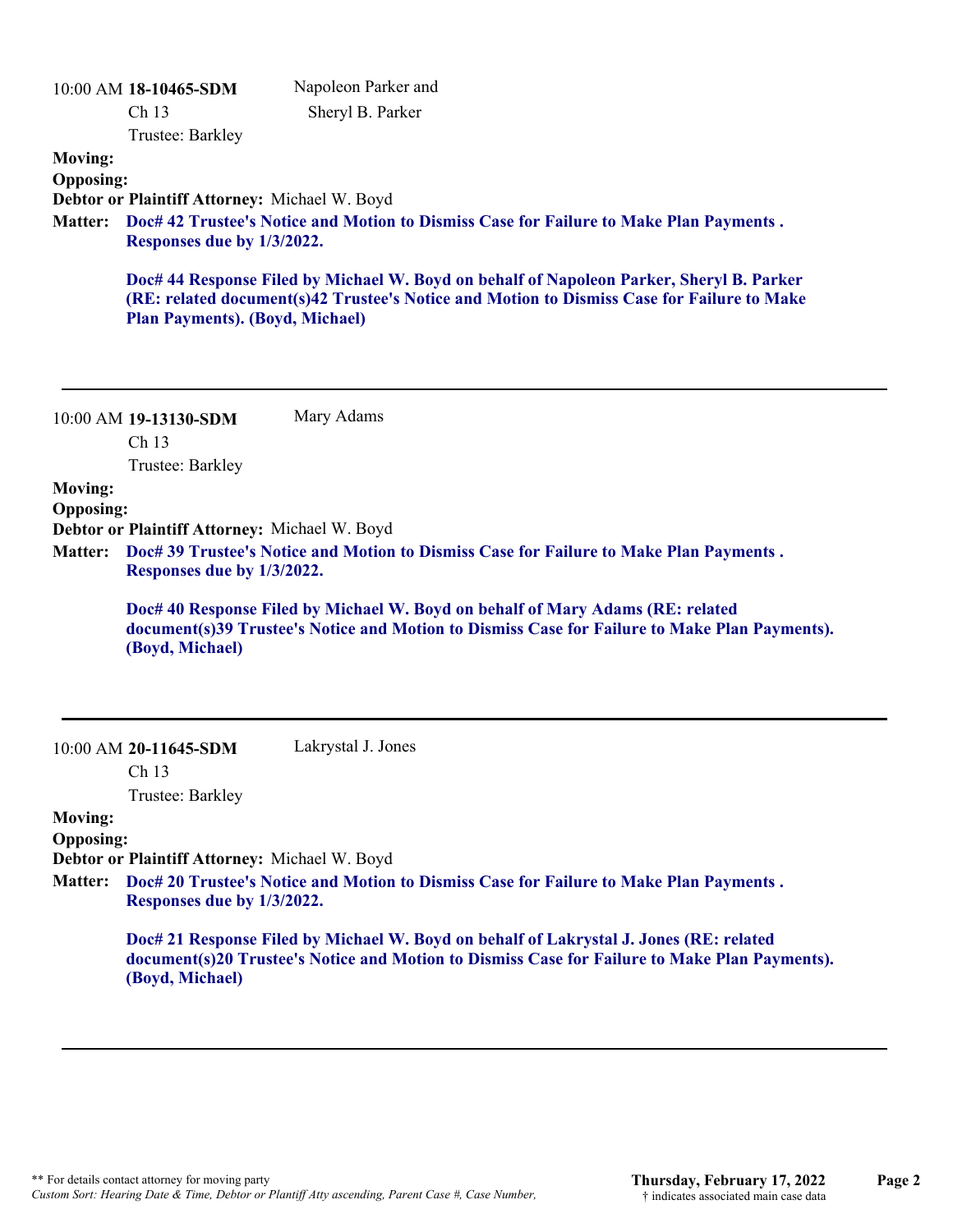| $10:00$ AM 21-12365-SDM                         | Shunda J. Miller                                                                                                                                                                                                                                     |
|-------------------------------------------------|------------------------------------------------------------------------------------------------------------------------------------------------------------------------------------------------------------------------------------------------------|
| Ch <sub>13</sub>                                |                                                                                                                                                                                                                                                      |
| Trustee: Barkley                                |                                                                                                                                                                                                                                                      |
| Gregory J. Walsh<br><b>Moving:</b>              |                                                                                                                                                                                                                                                      |
| <b>Opposing:</b>                                |                                                                                                                                                                                                                                                      |
| Debtor or Plaintiff Attorney: Michael W. Boyd   |                                                                                                                                                                                                                                                      |
| <b>Matter:</b>                                  | Doc# 13 Motion for Relief from Stay with Exhibits as to the 2016 Dodge Challenger., Motion for<br>Relief from Stay (Codebtor or Child Support) Dalinda S. Johnson, Motion to Abandon . Filed by<br>Gregory J. Walsh on behalf of Exeter Finance LLC. |
| 10:00 AM 21-11731-SDM                           | Kendrick K. King                                                                                                                                                                                                                                     |
| Ch <sub>13</sub>                                |                                                                                                                                                                                                                                                      |
| Trustee: Barkley<br>Locke D. Barkley            |                                                                                                                                                                                                                                                      |
| <b>Moving:</b><br><b>Opposing:</b>              |                                                                                                                                                                                                                                                      |
| Debtor or Plaintiff Attorney: J. Madison Brooks |                                                                                                                                                                                                                                                      |
| <b>Matter:</b>                                  | Doc# 40 Objection to Confirmation of Chapter 13 Plan Filed by Locke D. Barkley on behalf of                                                                                                                                                          |
| <b>Locke D. Barkley</b>                         |                                                                                                                                                                                                                                                      |
|                                                 |                                                                                                                                                                                                                                                      |

|                  | 10:00 AM 21-11731-SDM                                  | Kendrick K. King                                                                                                                                                                                                                                                                                 |
|------------------|--------------------------------------------------------|--------------------------------------------------------------------------------------------------------------------------------------------------------------------------------------------------------------------------------------------------------------------------------------------------|
|                  | Ch <sub>13</sub>                                       |                                                                                                                                                                                                                                                                                                  |
|                  | Trustee: Barkley                                       |                                                                                                                                                                                                                                                                                                  |
| <b>Moving:</b>   | Charles F. Barbour                                     |                                                                                                                                                                                                                                                                                                  |
| <b>Opposing:</b> |                                                        |                                                                                                                                                                                                                                                                                                  |
|                  | <b>Debtor or Plaintiff Attorney: J. Madison Brooks</b> |                                                                                                                                                                                                                                                                                                  |
|                  | Order)                                                 | Matter: Doc# 57 Motion for Relief from Stay ., Motion to Abandon ., Motion for Relief from Stay<br>(Codebtor or Child Support) Filed by Charles F. Barbour on behalf of The Money Source Inc<br>(Attachments: # 1 Exhibit A # 2 Exhibit B # 3 Exhibit C # 4 Exhibit D # 5 Exhibit E # 6 Proposed |

|                  | 10:00 AM 21-12155-SDM                                                                                                                      | Steven A. Smith and |
|------------------|--------------------------------------------------------------------------------------------------------------------------------------------|---------------------|
|                  | Ch <sub>13</sub>                                                                                                                           | Floresa G. Smith    |
|                  | Trustee: Barkley                                                                                                                           |                     |
|                  | <b>Moving:</b> Kelli Michelle Stevens                                                                                                      |                     |
| <b>Opposing:</b> |                                                                                                                                            |                     |
|                  | <b>Debtor or Plaintiff Attorney: J. Madison Brooks</b>                                                                                     |                     |
|                  | Matter: Doc# 31 Objection to Confirmation of Chapter 13 Plan Filed by Kelli Michelle Stevens on behalf<br>of Tower Loan of Mississippi LLC |                     |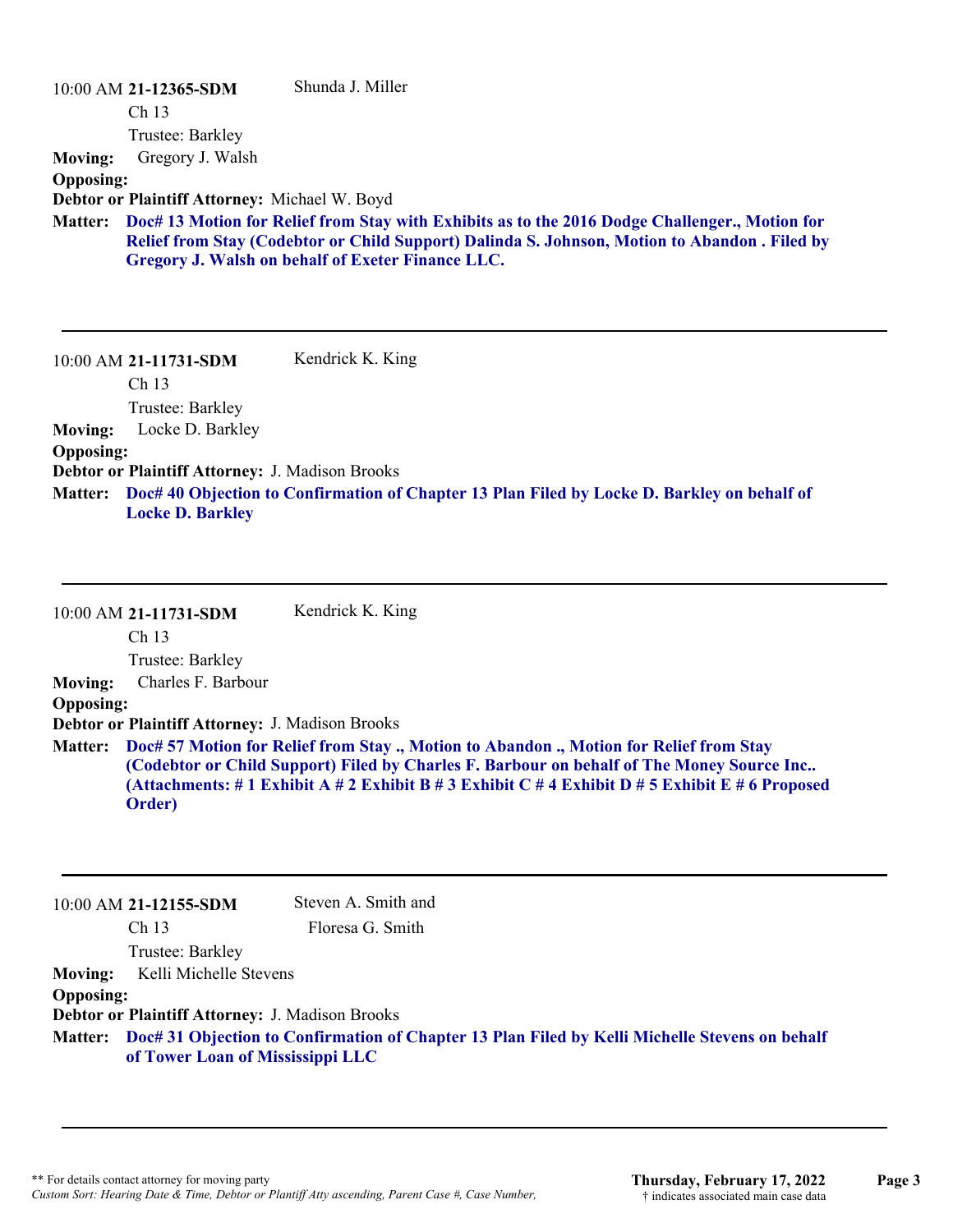|                  | 10:00 AM 21-12155-SDM                                  | Steven A. Smith and                                                                      |
|------------------|--------------------------------------------------------|------------------------------------------------------------------------------------------|
|                  | Ch <sub>13</sub>                                       | Floresa G. Smith                                                                         |
|                  | Trustee: Barkley                                       |                                                                                          |
| <b>Moving:</b>   |                                                        |                                                                                          |
| <b>Opposing:</b> |                                                        |                                                                                          |
|                  | <b>Debtor or Plaintiff Attorney: J. Madison Brooks</b> |                                                                                          |
|                  |                                                        | Matter: Doc# 26 Trustee's Notice and Motion to Dismiss Case . Responses due by 1/6/2022. |
|                  |                                                        |                                                                                          |

**Doc# 34 Response Filed by J. Madison Brooks III on behalf of Floresa G. Smith, Steven A. Smith (RE: related document(s)26 Trustee's Notice and Motion to Dismiss Case). (Brooks, J.)**

10:00 AM **21-12221-SDM**  Ch 7 Trustee: Levingston Gloris Jean Patrick **Moving:** Michael Lindsey **Opposing: Debtor or Plaintiff Attorney:** J. Madison Brooks **Doc# 26 Motion for Relief from Stay . Filed by Michael Lindsey on behalf of NewRez LLC DBA Matter: Shellpoint Mortgage Servicing.**

|                  | 10:00 AM 17-13517-SDM                                                                                            | Tamara Hardy                                                                                                                                                                     |  |
|------------------|------------------------------------------------------------------------------------------------------------------|----------------------------------------------------------------------------------------------------------------------------------------------------------------------------------|--|
|                  | Ch <sub>13</sub>                                                                                                 |                                                                                                                                                                                  |  |
|                  | Trustee: Barkley                                                                                                 |                                                                                                                                                                                  |  |
| <b>Moving:</b>   | W. Heath Franklin                                                                                                |                                                                                                                                                                                  |  |
| <b>Opposing:</b> |                                                                                                                  |                                                                                                                                                                                  |  |
|                  | Debtor or Plaintiff Attorney: W. Heath Franklin                                                                  |                                                                                                                                                                                  |  |
|                  | Matter: Doc# 87 Motion to Reinstate Case Filed by W. Heath Franklin on behalf of Tamara Hardy.<br>(Franklin, W.) |                                                                                                                                                                                  |  |
|                  |                                                                                                                  | Doc# 88 Objection Filed by Locke D. Barkley on behalf of Locke D. Barkley (RE: related<br>document(s)87 Motion to Reinstate Case filed by Debtor Tamara Hardy). (Barkley, Locke) |  |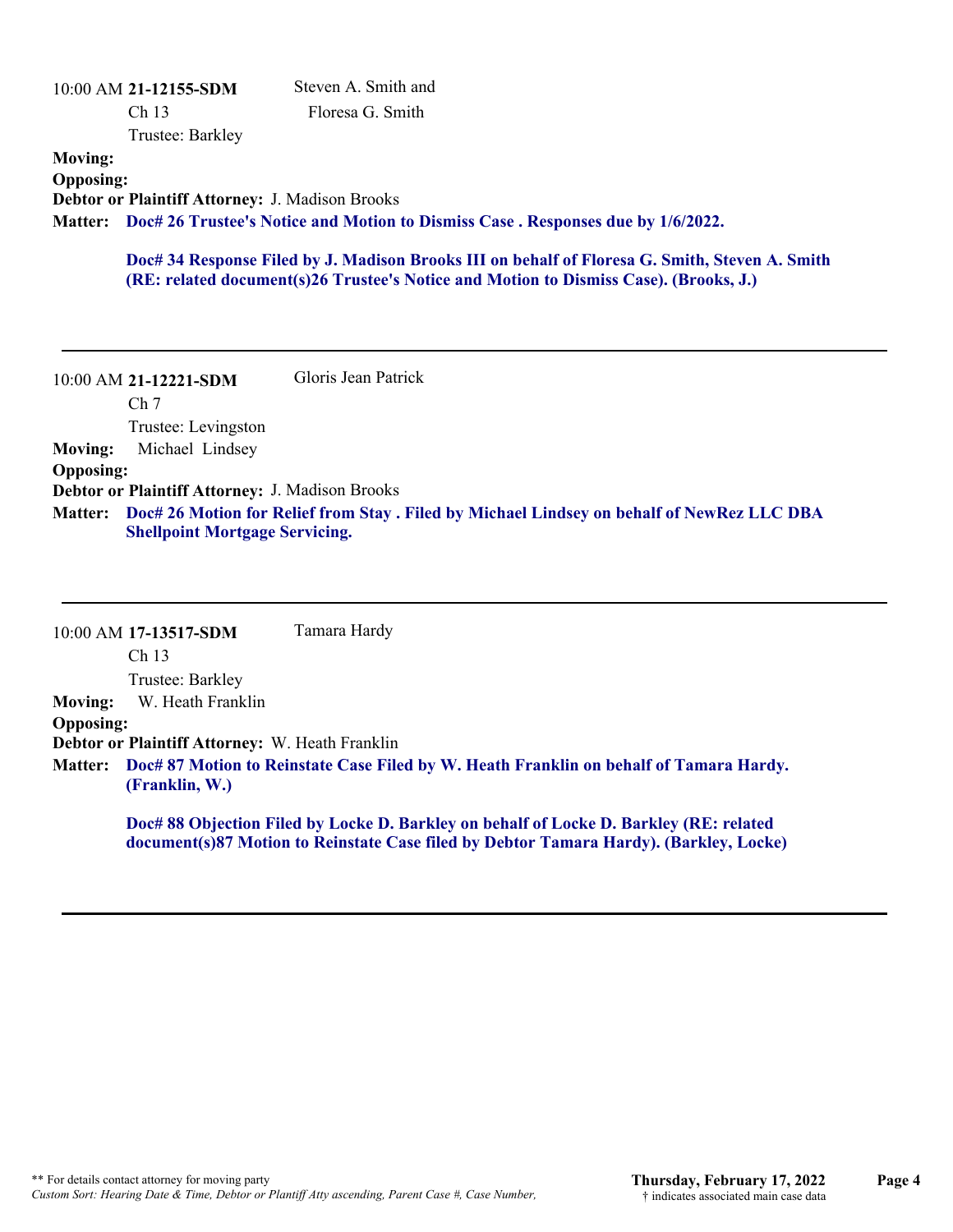| Clara Cooley and                                                                                                                                                                                                          |
|---------------------------------------------------------------------------------------------------------------------------------------------------------------------------------------------------------------------------|
| Kenneth Cooley                                                                                                                                                                                                            |
|                                                                                                                                                                                                                           |
|                                                                                                                                                                                                                           |
|                                                                                                                                                                                                                           |
|                                                                                                                                                                                                                           |
| Matter: Doc# 36 Motion to Reinstate Case Filed by W. Heath Franklin on behalf of Clara Cooley,                                                                                                                            |
| Doc# 37 Objection Filed by Locke D. Barkley on behalf of Locke D. Barkley (RE: related<br>document(s)36 Motion to Reinstate Case filed by Debtor Clara Cooley, Joint Debtor Kenneth                                       |
| 10:00 AM 19-13011-SDM<br>Ch <sub>13</sub><br>Trustee: Barkley<br>W. Heath Franklin<br><b>Debtor or Plaintiff Attorney: W. Heath Franklin</b><br><b>Kenneth Cooley. (Franklin, W.)</b><br><b>Cooley). (Barkley, Locke)</b> |

10:00 AM **21-11938-SDM**  Ch 13 Trustee: Barkley Sylvia S. Ferguson **Moving:** Locke D. Barkley **Opposing: Debtor or Plaintiff Attorney:** W. Heath Franklin **Doc# 22 Objection to Confirmation of Chapter 13 Plan Filed by Locke D. Barkley on behalf of Matter: Locke D. Barkley**

|                  | 10:00 AM 21-10754-SDM                                   | Randy Griffin                                                                                                                                                                                                                                                                                |
|------------------|---------------------------------------------------------|----------------------------------------------------------------------------------------------------------------------------------------------------------------------------------------------------------------------------------------------------------------------------------------------|
|                  | Ch <sub>13</sub>                                        |                                                                                                                                                                                                                                                                                              |
|                  | Trustee: Barkley                                        |                                                                                                                                                                                                                                                                                              |
| <b>Moving:</b>   | James Eldred Renfroe                                    |                                                                                                                                                                                                                                                                                              |
| <b>Opposing:</b> |                                                         |                                                                                                                                                                                                                                                                                              |
|                  | <b>Debtor or Plaintiff Attorney: A. E. Rusty Harlow</b> |                                                                                                                                                                                                                                                                                              |
|                  | <b>Proposed Order)</b>                                  | Matter: Doc# 41 Motion for Relief from Stay ., Motion to Abandon ., or in the alternative Motion for<br>Adequate Protection Including the Right to File an Amended Proof of Claim for Fees and Costs<br>Filed by James Eldred Renfroe on behalf of Trustmark National Bank. (Attachments: #1 |
|                  |                                                         | Doc# 46 Response Filed by A. E. Rusty Harlow Jr. on behalf of Randy Griffin (RE: related<br>document(s)41 Motion for Relief From Stay filed by Creditor Trustmark National Bank, Motion<br>to Abandon, Motion for Adequate Protection). (Harlow, A.)                                         |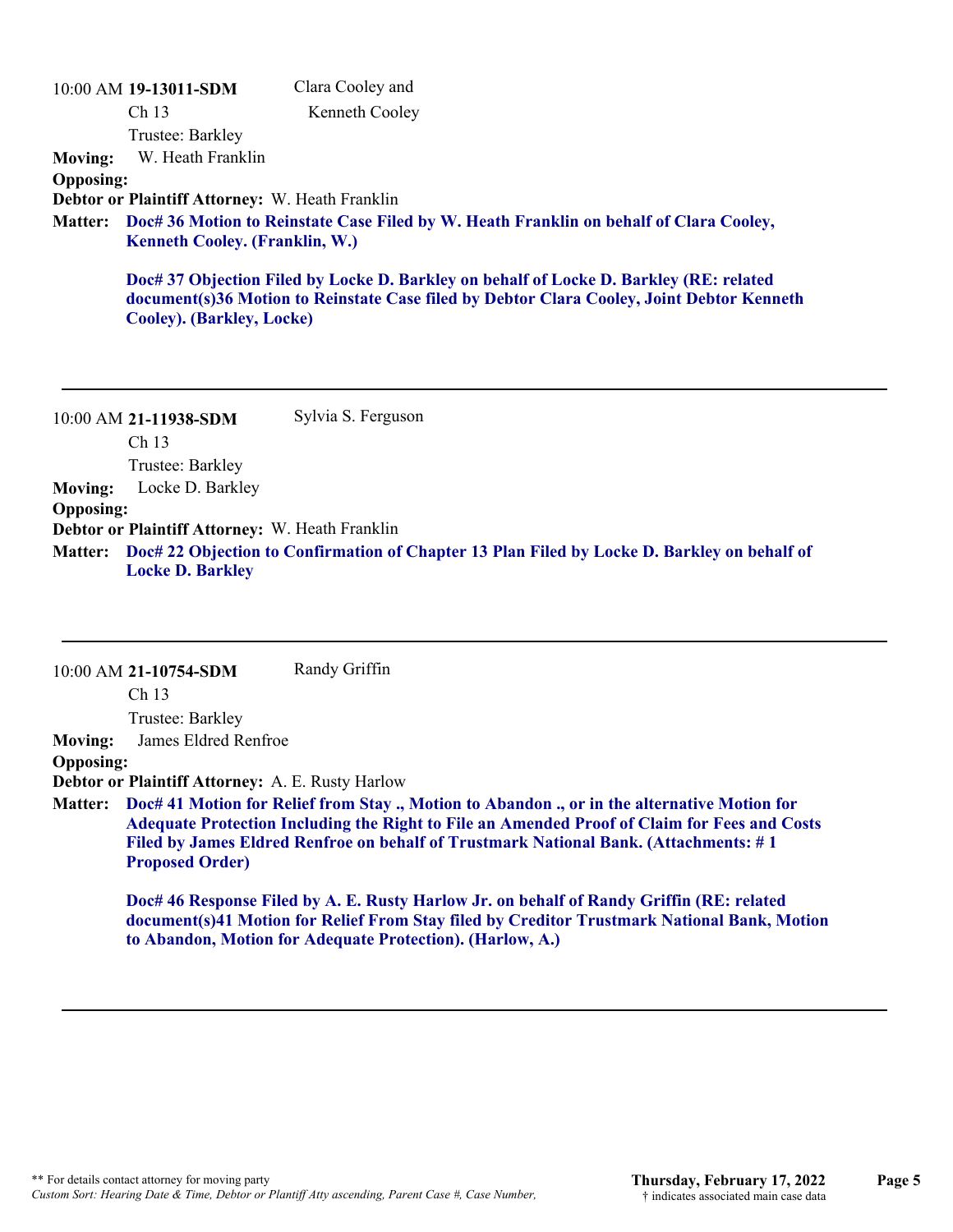|                  | 10:00 AM 18-12896-SDM                                                                                                                                                                       | Eddie L. Dillard and                                                                        |  |  |
|------------------|---------------------------------------------------------------------------------------------------------------------------------------------------------------------------------------------|---------------------------------------------------------------------------------------------|--|--|
|                  | Ch <sub>13</sub>                                                                                                                                                                            | Aretha D. Dillard                                                                           |  |  |
|                  | Trustee: Barkley                                                                                                                                                                            |                                                                                             |  |  |
| <b>Moving:</b>   | Chris F. Powell                                                                                                                                                                             |                                                                                             |  |  |
| <b>Opposing:</b> |                                                                                                                                                                                             |                                                                                             |  |  |
|                  | Debtor or Plaintiff Attorney: Chris F. Powell                                                                                                                                               |                                                                                             |  |  |
|                  | Matter: Doc# 32 Motion to Sell Property Free and Clear of Liens under Section 363(f) Fee Amount Filed<br>by Chris F. Powell on behalf of Eddie L. Dillard. (Attachments: #1 Proposed Order) |                                                                                             |  |  |
|                  |                                                                                                                                                                                             | Doc# 36 Response Filed by Locke D. Barkley on behalf of Locke D. Barkley (RE: related       |  |  |
|                  |                                                                                                                                                                                             | document(s)32 Motion to Sell Property Free and Clear of Liens Under Section 363(f) filed by |  |  |
|                  | Debtor Eddie L. Dillard). (Barkley, Locke)                                                                                                                                                  |                                                                                             |  |  |
|                  |                                                                                                                                                                                             |                                                                                             |  |  |
|                  |                                                                                                                                                                                             |                                                                                             |  |  |
|                  |                                                                                                                                                                                             |                                                                                             |  |  |

10:00 AM **21-12235-SDM**  Ch 13 Trustee: Barkley Latasha Calmese **Moving:** Locke D. Barkley **Opposing: Debtor or Plaintiff Attorney:** Chris F. Powell **Doc# 39 Objection to Confirmation of Chapter 13 Plan First Amended Plan Filed by Locke D. Matter: Barkley on behalf of Locke D. Barkley**

|                  | 10:00 AM 22-10195-SDM         | Katharine Ann Hollister                                                                                                                                                                             |
|------------------|-------------------------------|-----------------------------------------------------------------------------------------------------------------------------------------------------------------------------------------------------|
|                  | Ch <sub>13</sub>              |                                                                                                                                                                                                     |
|                  | Trustee: Barkley              |                                                                                                                                                                                                     |
|                  | <b>Show Cause Hearing</b>     |                                                                                                                                                                                                     |
| <b>Moving:</b>   | <b>Andrew Frank Tominello</b> |                                                                                                                                                                                                     |
| <b>Opposing:</b> |                               |                                                                                                                                                                                                     |
|                  |                               | Debtor or Plaintiff Attorney: Andrew Frank Tominello                                                                                                                                                |
|                  |                               | Matter: Doc#9 Certificate of Credit Counseling Filed by Andrew Frank Tominello on behalf of Katharine<br>Ann Hollister RE: (related document(s)6 Order and Notice of Deficiency (2 Day Documents)). |
|                  |                               |                                                                                                                                                                                                     |

10:00 AM **21-11724-SDM**  Ch 7 Trustee: Levingston **Status Hearing**  Gary Moore **Moving:** Miranda Linton Williford **Opposing: Debtor or Plaintiff Attorney:** Miranda Linton Williford **Matter: Doc# 1 Chapter 7 Voluntary Petition for Individuals ..**